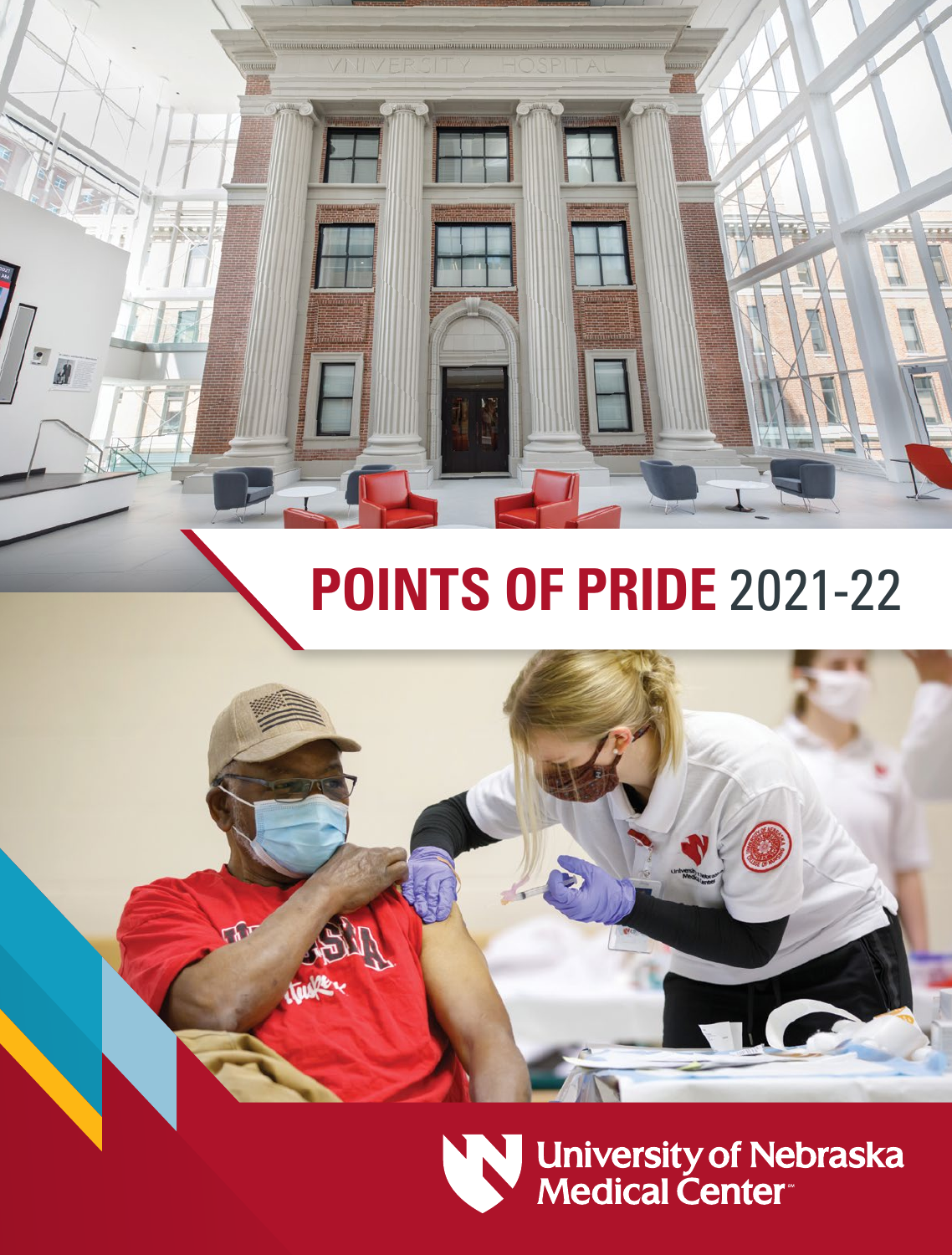### **POINTS OF PRIDE**

### **National experts in rare disease**

UNMC's Munroe-Meyer Institute joined a highly select group of 31 medical centers nationwide as part of an innovative network seeking to expand access and advance care and research for patients with rare diseases in the United States. MMI's Department of Genetic Medicine earned designation as a National Organization for Rare Disorders (NORD) Rare Disease Center of Excellence, in partnership with Children's Hospital & Medical Center and Nebraska Medicine. The designation will lead to more robust and innovative therapeutic research that will lead to improved care and more effective treatments.

### **Training model aids COVID testing**

Nasopharyngeal swabs have been done millions of times worldwide to detect COVID-19, but in early 2021, the UNMC iEXCEL team created an advanced oral/nasopharyngeal model to help improve the skills of those performing the swabs. The Oral Nasal Pharyngeal Anatomy Clinical Education (ONPACE) trainers also can test for infections such as strep throat, flu and diagnose some ENT issues. iEXCEL worked in collaboration with the UNMC Department of Otolaryngology-Head and Neck Surgery, Nebraska Medicine, UNeMed and the Massachusetts-based Chamberlain Group, which markets and distributes the ONPACE trainers.

### **Vaccine study for children**

Researchers at UNMC and Children's Hospital & Medical Center, with the help of the Child Health Research Institute, were involved in the first trials testing a vaccine in younger children – the Pfizer-BioNTech COVID-19 vaccine candidate for children ages 6 months through 11 years. In October 2021, the U.S. Food and Drug Administration authorized the emergency use of the vaccine for the prevention of COVID-19 for those in the 5- to 11-yearold age group. The Nebraska group – part of a global study with 90 clinical sites – will follow all 50 participants for 24 months from date of enrollment, including children age 6 months to 4 years who do not yet have formal FDA/CDC EUA approvals.

### **Spotlighting UNMC's unique history**

In 2021, UNMC opened the Wigton Heritage Center, a multilevel facility designed to showcase UNMC's history and serve as a campus welcome center. The 13,000-square-foot facility features the soaring columns of University Hospital's 1917 façade, an 1880s dental office, artifacts owned by Dr. Susan La Flesche Picotte, a 1300s medical manuscript written by Albert Magnus and various exhibits and interactive displays.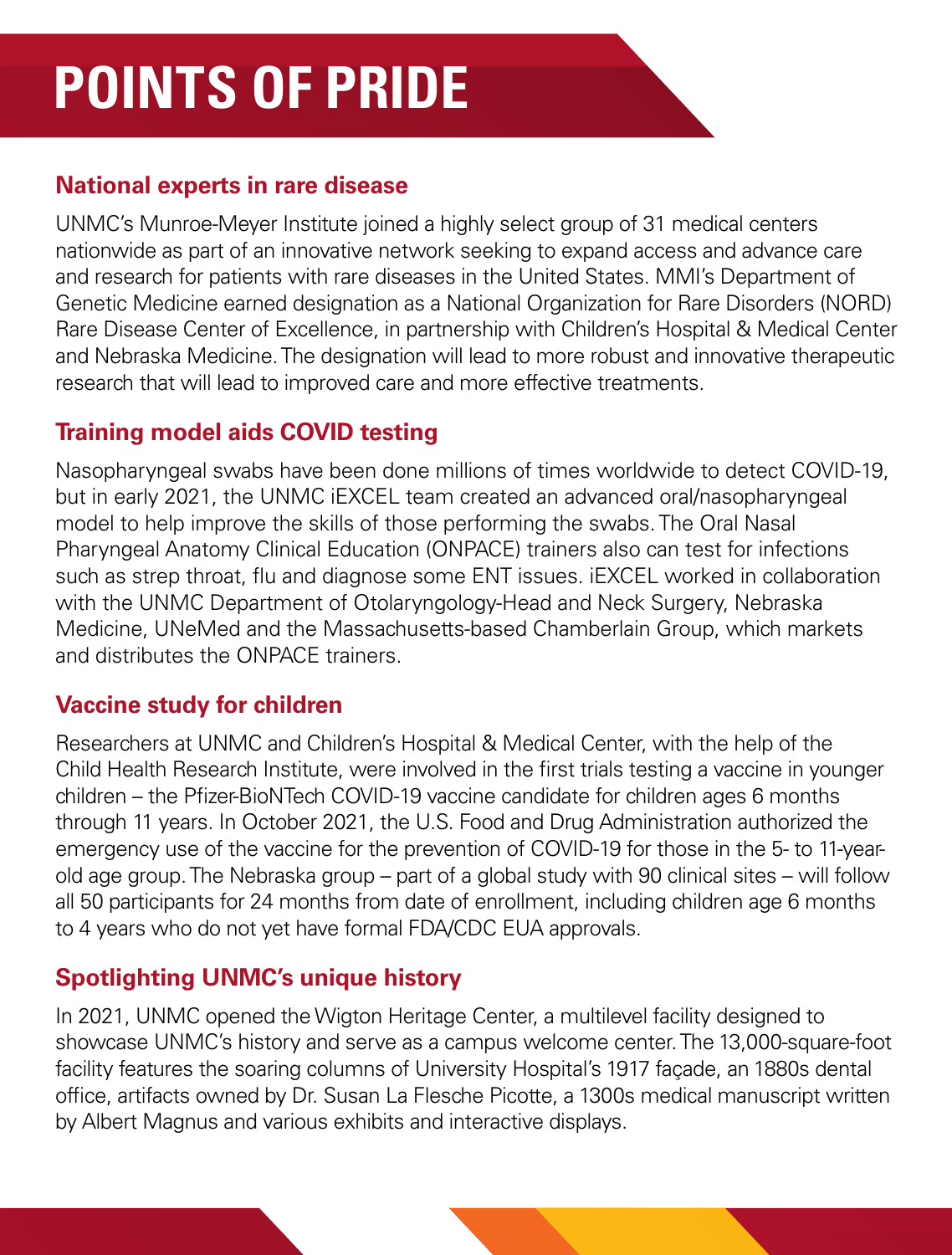### **New home for MMI**

With its new multilevel facility, the Munroe-Meyer Institute creates a new standard in care for individuals with intellectual and developmental disabilities. At 220,000 square feet, the \$91 million building is more than double the size of MMI's former home and provides critical room for growth of existing programs and the development of innovative new ones.

#### **Affirmation of excellence**

The Fred & Pamela Buffett Cancer Center has the distinction of being the only National Cancer Institute-designated cancer center in Nebraska. Renewal of its NCI Cancer Center Support Grant in 2021 results in approximately \$12 million to UNMC over the next five years and continues the critical NCI designation. "It is what sets us apart from every other cancer center in Nebraska," said Kenneth Cowan, MD, PhD, director of the Fred & Pamela Buffett Cancer Center.

#### **Grant renewal makes history**

The National Institute of General Medical Sciences gave UNMC its largest research grant in the university's history. In October 2021, the Great Plains Institutional Development Award program for Clinical and Translational Research (IDeA-CTR) received a five-year, \$20.3 million award – a renewal of a then-record \$20 million National Institutes of Health funding award from 2016. A collaborative effort between nine regional institutions, the IDeA-CTR strives to provide training, education and mentorship; tools and resources; and funding to regional researchers.

#### **New oral drug to prevent COVID-19**

In November 2021, UNMC and Nebraska Medicine launched a clinical research trial for adults who live with someone who has tested positive for COVID-19. The trial evaluates whether Molnupiravir, an oral antiviral, could prevent COVID-19. The international trial, sponsored by Merck Sharp & Dohme Corp., also assesses the safety of the drug.

#### **Training rural providers**

Only 48 hours after the UNMC Simulation in Motion-Nebraska (SIM-NE) team trained a rural Nebraska fire and rescue crew, the team put its training into action and delivered a healthy baby boy on a rural country road. It was the first delivery in 20-plus years for the Hildreth Fire and Rescue team – who were grateful for the well-timed specialized, high-tech SIM-NE training on emergency obstetrics. The four SIM-NE trucks, stationed in Scottsbluff, Kearney, Norfolk and Omaha, provide training at the request of rural emergency medical service agencies and critical access hospital staff. Smiles among the EMT squad remained long after the Nov. 15, 2021, roadside delivery. "Thank God for the training," said one of the EMT volunteers. "My jaw is still on the floor when I think about it." Mom, dad and baby Raiden – of Franklin, Nebraska – are doing well.

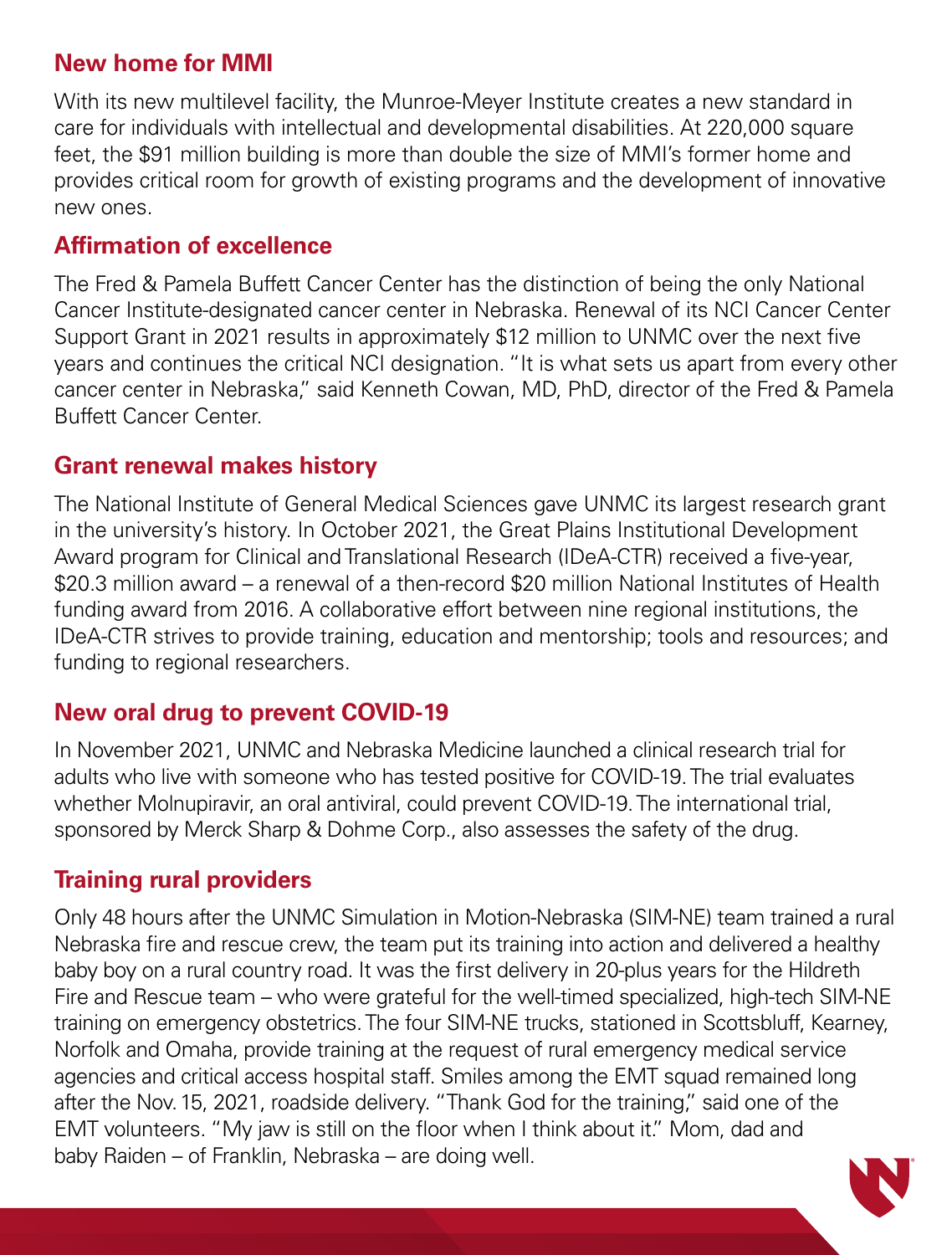





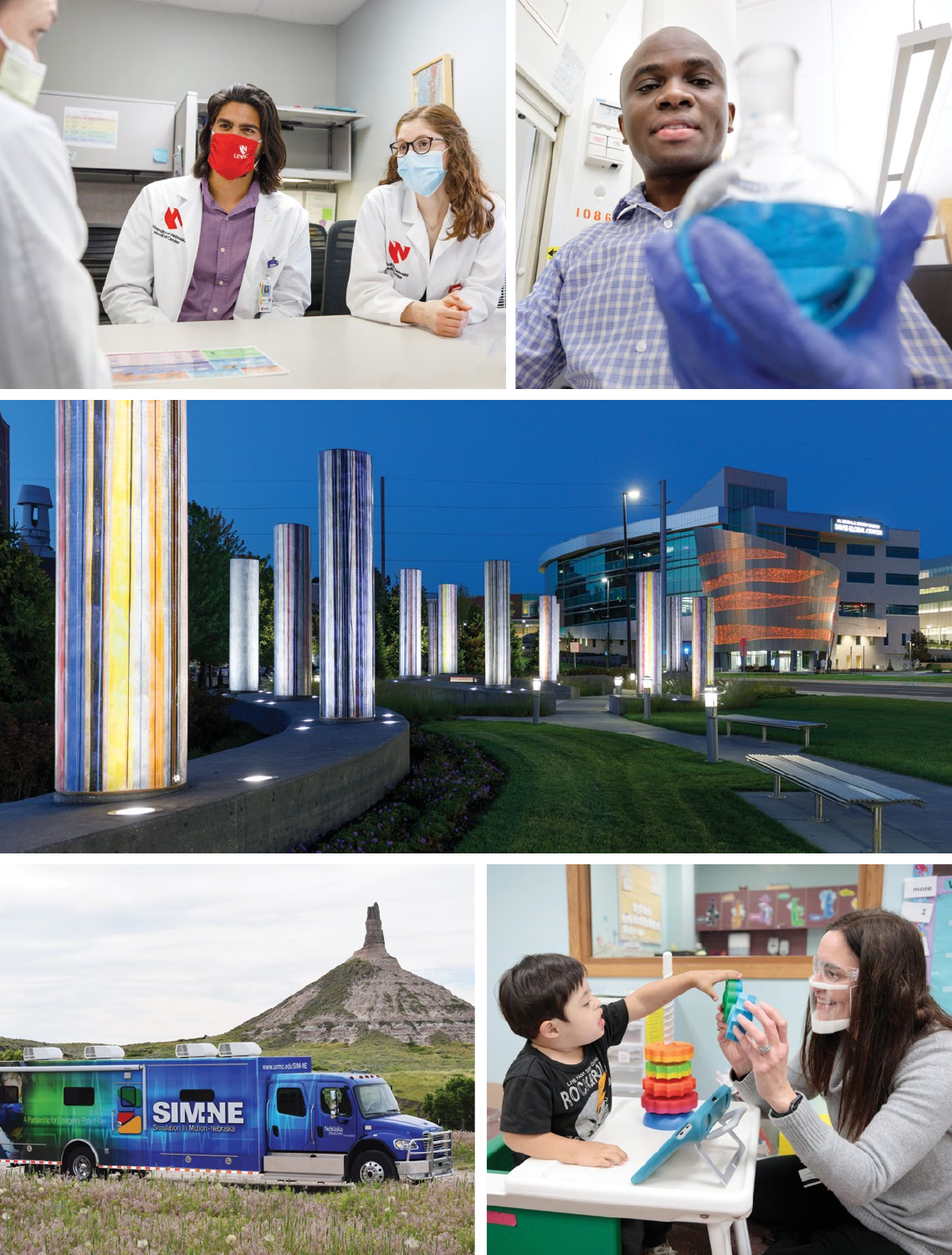# **UNMC FAST FACTS**





Students enrolled, fall 2021



### **6,010**

Employed by UNMC (5,134 FTE), November 2021



## **\$841.6 million**

UNMC's operating budget (2021-22) (19% state-supported)



### **500 miles**

UNMC's influence reaches across the state with campuses in Scottsbluff, Kearney, Lincoln, Norfolk and Omaha.



### **\$228.5 million**

UNMC record in total sponsored awards (fiscal year 2021) (Total research-only sponsored awards for FY21 was \$163.9 million)